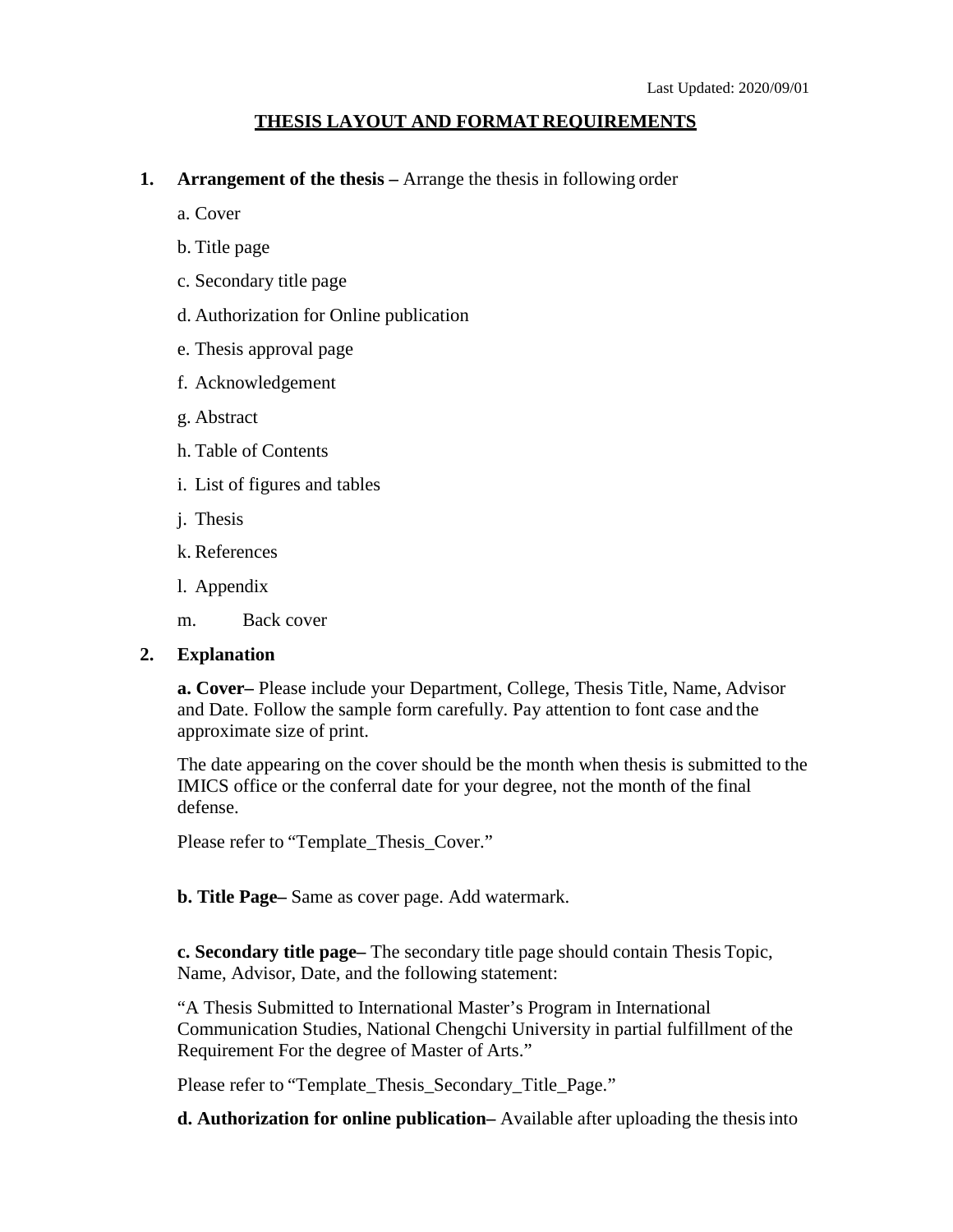the University's online registry**.**

**e. Approval page–** To certify that the student has passed the final defense.

Please refer to "Template\_Approval\_Page."

**f. Acknowledgement**– An opportunity to acknowledge supporting agents.

**g. Abstract -** An abstract is to be included with each copy of the thesis. In style, the abstract should be a summary of the results, conclusions of main arguments presented in the thesis. (Limit to one page).

## **h. Thesis Contents–**

- i. Make the Topic/Section heading **Bold** and do not use colons ( **:** ). Use Times New Roman for all text. The topic text size is 16. The subheadings size is 14 and any additional headings size is 13. All other text should be size 12.
- ii. All spacing within the document should be set to 1.5 line spacing. Only footnotes, long quotations, bibliography entries can be double spaced between entries. Figures, table captions and similar special material may be single spaced.
- iii The first paragraph of each section **does not** have to be indented
- iv Every topic of each section should be **Centered**. All other subheadings and subtopics should be double-spaced and placed on the left hand side of the page.

**i. Figures & Tables**– Place all titles and detailed information about a graph or chart at the top of the graph or chart. Place all titles and information about a picture at the bottom of the picture. All figures should appear within the text at the point where reference to them is first made.

**j. References**– Use the latest APA format.

## **3. Additional information**

**a. Paper–** Use A4 sized paper. The cover color should be in **dark blue**.

**b. Margins–** Ensure a one inch margin on Top, Bottom, and Left and Right margin. Do not punch holes in the margin. Page numbers may fall outside the margin requirement.

**c. Page Numbering**– Roman Numerals (i, ii, iii, iv, etc) must be used for items **a. – i. in 1.** (all preface sections, abstract, and table of contents). The count for these preliminary pages should start with the title page. Regular page numbers (1, 2, 3, 4, etc) are to be used for the main body of your Thesis.

The first page of the first chapter or introduction (not the preface) must begin with the number 1. Page numbers should **NOT** be shown on the Title page, the Abstract, or on the first page of the Acknowledgment, Table of Contents, List of Figures & Tables or the Preface.